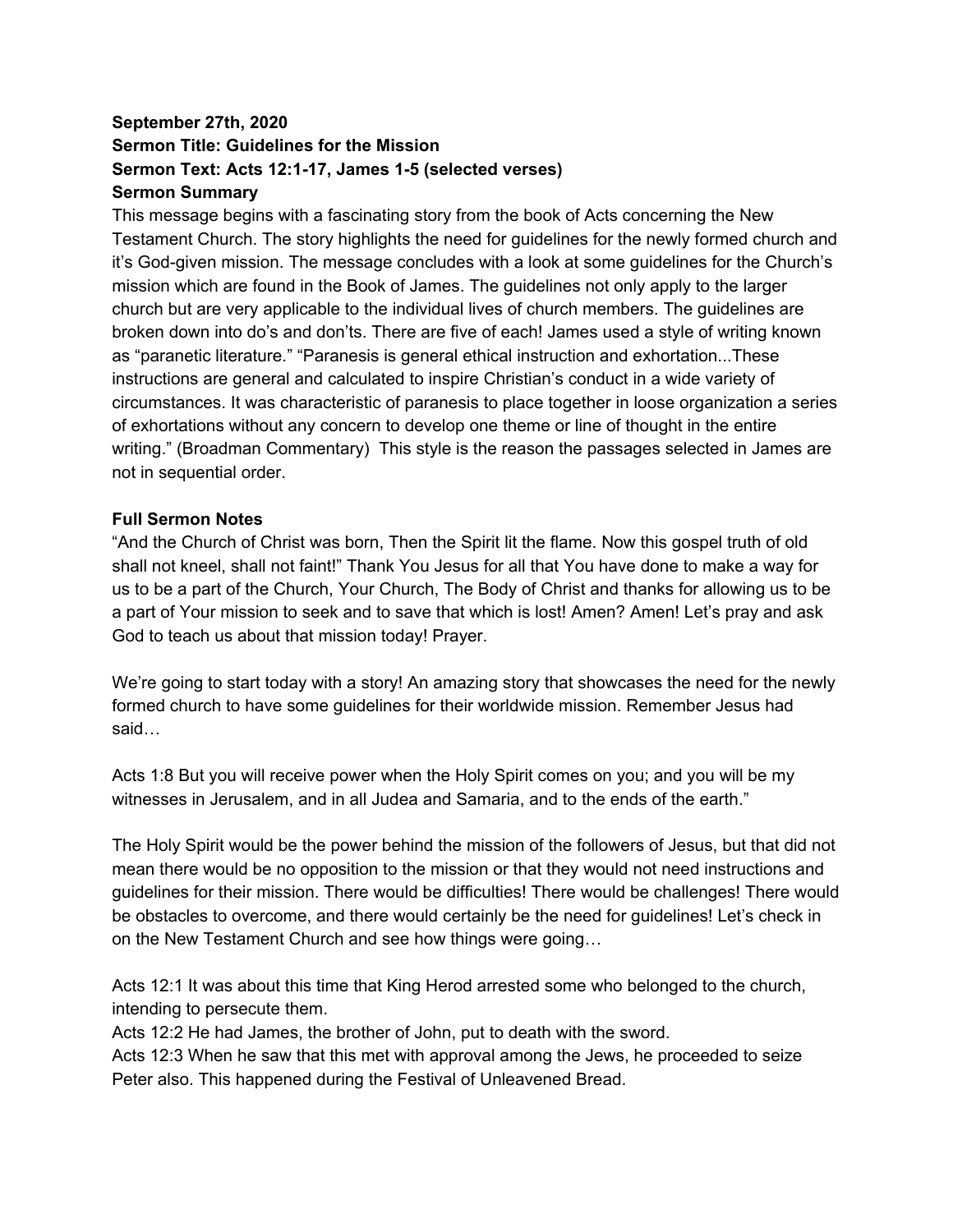Acts 12:4 After arresting him, he put him in prison, handing him over to be guarded by four squads of four soldiers each. Herod intended to bring him out for public trial after the Passover.

16 soldiers to guard one guy! I think Herod was scared of something besides Peter. He knew there was something different about Peter and that there were supernatural things associated with the followers of Jesus Christ.

Acts 12:5 So Peter was kept in prison, but the church was earnestly praying to God for him. Acts 12:6 The night before Herod was to bring him to trial, Peter was sleeping between two soldiers, bound with two chains, and sentries stood guard at the entrance.

Acts 12:7 Suddenly an angel of the Lord appeared and a light shone in the cell. He struck Peter on the side and woke him up. "Quick, get up!" he said, and the chains fell off Peter's wrists. Acts 12:8 Then the angel said to him, "Put on your clothes and sandals." And Peter did so. "Wrap your cloak around you and follow me," the angel told him.

Acts 12:9 Peter followed him out of the prison, but he had no idea that what the angel was doing was really happening; he thought he was seeing a vision.

Acts 12:10 They passed the first and second guards and came to the iron gate leading to the city. It opened for them by itself, and they went through it. When they had walked the length of one street, suddenly the angel left him.

Acts 12:11 Then Peter came to himself and said, "Now I know without a doubt that the Lord has sent his angel and rescued me from Herod's clutches and from everything the Jewish people were hoping would happen."

Acts 12:12 When this had dawned on him, he went to the house of Mary the mother of John, also called Mark, where many people had gathered and were praying.

Acts 12:13 Peter knocked at the outer entrance, and a servant named Rhoda came to answer the door.

Several translations say a servant girl, which would indicate that she was young. This may account for her actions and for the response she got from the others. Listen and you'll see what I'm talking about…

Acts 12:14 When she recognized Peter's voice, she was so overjoyed she ran back without opening it and exclaimed, "Peter is at the door!"

Acts 12:15 "You're out of your mind," they told her. When she kept insisting that it was so, they said, "It must be his angel."

Hey kids, have you ever tried to convince adults that you really did see something, but they didn't believe you? That's probably how Rhoda felt. "Gee, they never believe anything I say!" Now if you've told things that weren't true before, they may not believe you when you tell the truth, because they don't trust you. So make sure you always tell the truth. Back to our story...

Acts 12:16 But Peter kept on knocking, and when they opened the door and saw him, they were astonished.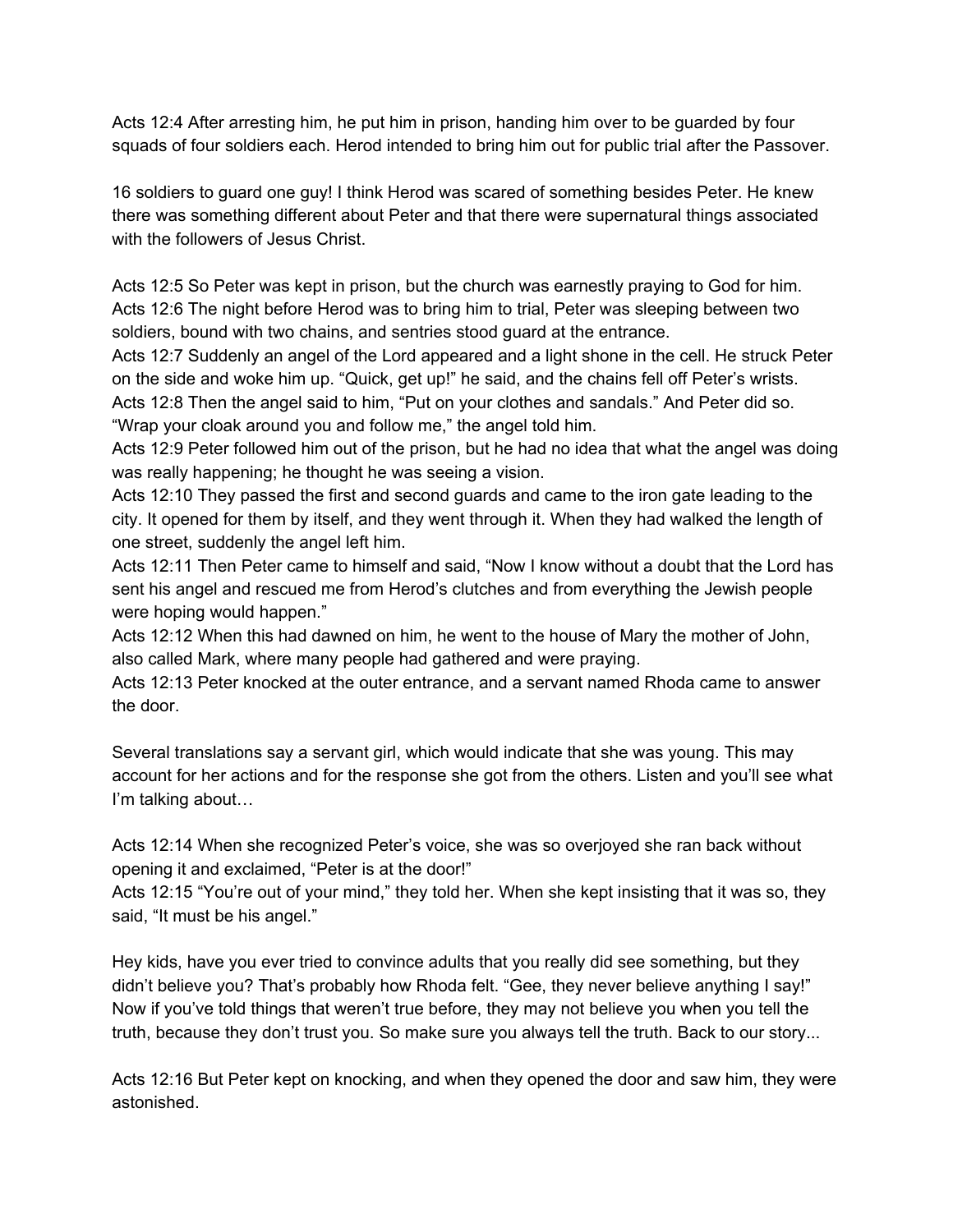He really was out of prison and at the door. But let's go back for just a moment. The persecution of Christians had gotten really bad! James the brother of John had been put to death with a sword and Peter had been put in prison. Things weren't looking good for the mission. So what should a follower of Jesus do when things get really tough? What were the followers of Jesus doing at the house of Mary the mother of John? Praying! That's right! But here's what happens many times when we pray, we don't really expect God to hear us or answer us. Here they were praying for Peter to get out of prison and yet they didn't really believe it was possible! This young girl Rhoda tells them Peter is at the door and they tell her she's lost her mind, and someone even says it must be his angel. Wow, his angel? Did they think he had already been put to death? And they go back to praying. I can hear them: "Lord please get Peter out of prison. Please deliver him from the hand of that wicked King Herod!" Then Rhoda says, "Excuse me please, Peter's at the door!" They say: "You've lost your mind, it must be his angel!" But somebody hears the persistent knocking on the door and answers! They are astonished to see Peter!

Acts 12:17 Peter motioned with his hand for them to be quiet and described how the Lord had brought him out of prison. "Tell James and the other brothers and sisters about this," he said, and then he left for another place.

Who was this James they are to tell? James the brother of Jesus. This is the James who would go on to write the book of James. And what was the purpose of his book? I believe it was to give guidelines to the New Testament Church so they could successfully carry out their God-given mission! Harold S. Songer put it this way in the Broadman Commentary on James…

"For James the ethical implications of following Jesus extend to every aspect of the Christisan life...For James, being a member of a Christian community meant living in a dedicated struggle against sin, immorality, and injustice. Many of the Christians to whom James wrote had made some progress in Christian life; but they were not struggling enough with the larger implications of faith in Christ such as endurance in trials, consistency in Christisan perspective, overcoming prejudice, economic responsibility, and planning one's life in reliance upon God. With magnificent insight, James summons Christians to consider the meaning of their profession of faith in Christ in terms that include one's personal life and (their) responsible involvement with others in society."

Folks, if we are to continue the mission of Jesus to seek and to save that which is lost and to make disciples of them, we must not just believe the principles Jesus taught, we must live them! People are watching the church, which is the followers of Jesus, to see how we live our lives and what our values are! If you're going to be on a mission team and go on a mission trip, how important do you think it would be for your personal life to reflect the values of the church or organization sending you on that mission? How would it affect the effectiveness of the mission if the team members lived by a totally different set of values or guidelines?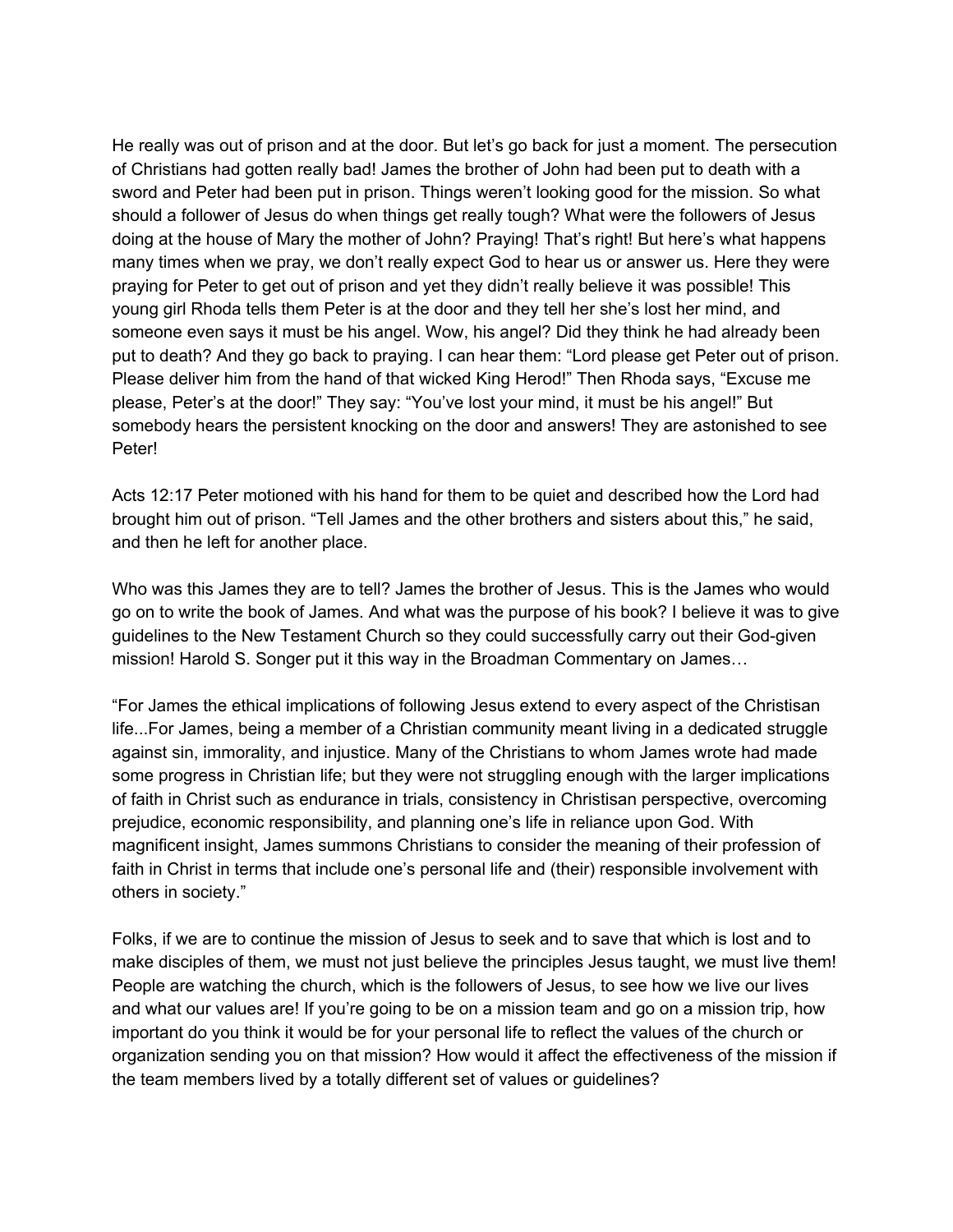With that in mind I want us to look at some guidelines for our mission, which we find in the Book of James, a letter written to the New Testament Church which had been dispersed among the nations! The dictionary definition of the word guideline is this…

Guideline - a general rule, principle, or piece of advice.

So guidelines, plural would be multiple rules, principles or pieces of advice. Today we're going to look at multiple guidelines we find in the book of James and they will fall under two categories:

The Do's and the Don'ts of the mission!

Now When you read the very first words of James' letter to the church they seem to be a response to what had happened in our story we just read about Peter and the people praying for him. Check this out…James says...

James 1:2 Consider it pure joy, my brothers and sisters, whenever you face trials of many kinds, James 1:3 because you know that the testing of your faith produces perseverance.

James 1:4 Let perseverance finish its work so that you may be mature and complete, not lacking anything.

James 1:5 If any of you lacks wisdom, you should ask God, who gives generously to all without finding fault, and it will be given to you.

James 1:6 But when you ask, you must believe and not doubt, because the one who doubts is like a wave of the sea, blown and tossed by the wind.

James 1:7 That person should not expect to receive anything from the Lord.

James 1:8 Such a person is double-minded and unstable in all they do.

So James certainly knew about the persecution of the church. He knew about Peter's imprisonment and miraculous escape. He had been told about them praying for Peter and yet not expecting God to hear their prayers. So that makes the veres we just read, even more powerful in regards to the mission of the church! So let's look at some of the guidelines which should draw lines morally, ethically and spiritually to guide us on our mission. And by the way, two things: These guidelines will not only help you with the mission of the church, but they will have extreme practical application to your personal lives. Secondly, if they seem to be in a random order or somewhat disconnected from each other, this was a form of writing which James used called "paranetic literature." According to the Broadman Commentary…

"Paranesis is general ethical instruction and exhortation...These instructions are general and calculated to inspire Christian's conduct in a wide variety of circumstances. It was characteristic of paranesis to place together in loose organization a series of exhortations without any concern to develop one theme or line of thought in the entire writing."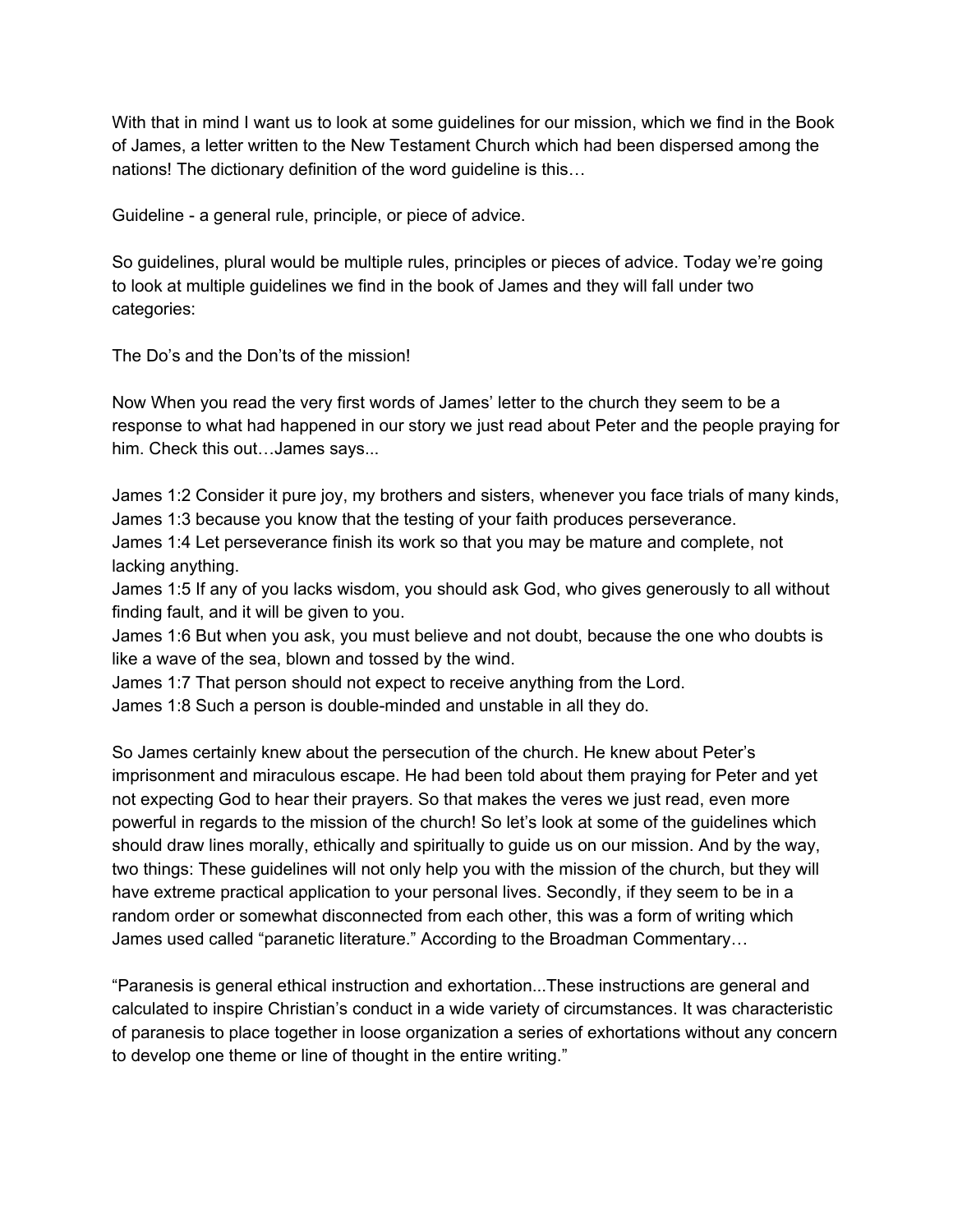It was almost as if a writer using this form was thinking "I'm going to throw a lot of good things out there to these folks and let them pick the thing that they need, that fits their situation and present circumstances! Sometimes that's very effective and everyone goes home with just what they needed! So I'm going to do a little paranesis today, with one exception: I am going to develop one theme...

Guidelines for the Mission of the Church!

But there may be a particular point that hits home in your personal life apart from your mission as a part of the Body of Christ, and that's okay and even a desired outcome of today's message.

So let's look at our guidelines by looking at the Do's and the Don'ts of the Mission! So let's look at the...

Guidelines - The Do's and Don'ts of the Mission

1. Do Consider it pure joy whenever you face trials!

Notice James didn't say if you face trials, but when! Being on mission for Jesus will bring trials in our lives. Satan's not going to go down without a fight! Why would James say to consider it pure joy when we face trials? Because when we face trials and tribulations God's gonna step in on our behalf and that's always amazing to watch and see! And the testing of our faith produces perseverance, and that's something we all need! Paul said this in...

1 Thessalonians 5:18 give thanks in all circumstances; for this is God's will for you in Christ Jesus.

He didn't say "give thanks 'for' all circumstances but 'in' all circumstances! Why? Because God will come through! He fights for us!

2. Don't give up, let perseverance finish its work!

James 1:4 Let perseverance finish its work so that you may be mature and complete, not lacking anything.

When we persevere we mature! It's a process. Being on mission with Jesus is a lifelong process! Discipleship is a process! We grow, we mature, we become more like Jesus with each and every trial we overcome by His power and grace! And it's because of that power and grace that we lack nothing when it comes to provisions for the mission. God will give us what we need. James says this...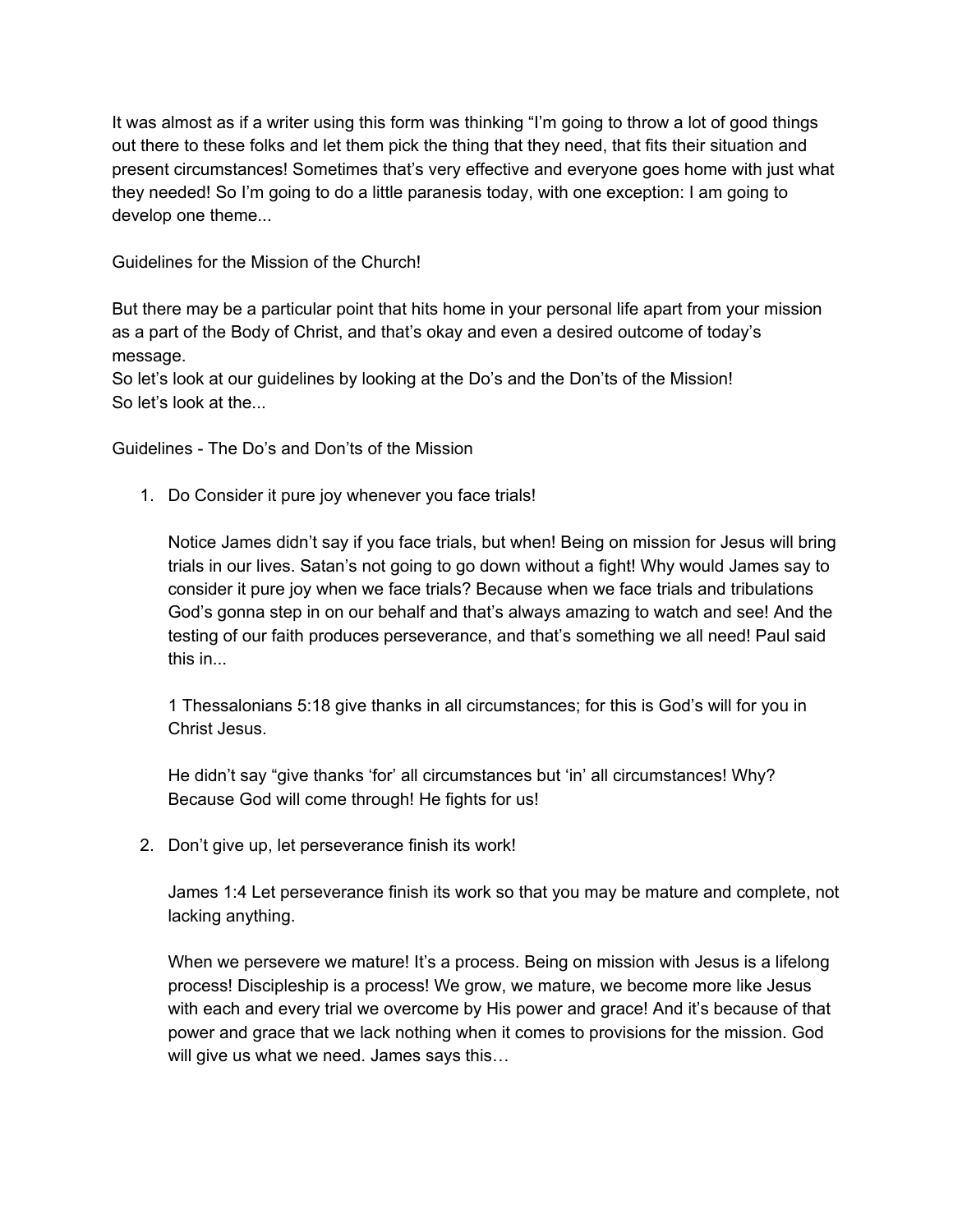James 1:12 Blessed is the one who perseveres under trial because, having stood the test, that person will receive the crown of life that the Lord has promised to those who love him.

This could be stated, "will be crowned with life!" This could be talking about eternal life, but could also be talking about our lives here on earth! One of the greatest crowns we could ever have here in this world is to allow God to crown us with His purpose in life! And when it comes to the purpose of God's mission we need God's wisdom!

3. Do Ask God for wisdom!

James 1:5 If any of you lacks wisdom, you should ask God, who gives generously to all without finding fault, and it will be given to you.

I love the "without finding fault" part! God doesn't belittle us because we don't know! He doesn't start telling us how we would already know if we had been listening or hadn't done this or that! Nope, He is glad we finally admit we need Him and His wisdom and He gladly gives us more wisdom than we asked for! He knows we need His perspective, His "higher than us", "God perspective" if we are to live lives that will make a difference in this old world! I don't know about you, but I try to ask God for wisdom every single day of my life! There's not a day that goes by that I don't need His wisdom and guidance!

4. Don't doubt that God will answer your prayer for wisdom!

James 1:6 But when you ask, you must believe and not doubt, because the one who doubts is like a wave of the sea, blown and tossed by the wind.

We must trust God to answer our prayers and trust God's answer to be the right answer! So like last week, we once again must remember that God is not a magic genie in a bottle who we can force to do our bidding. When we pray we must desire His will be done. This is mission critical.

I love the way the writer of Proverbs put it…

Proverbs 3:5 Trust in the LORD with all your heart and lean not on your own understanding; Proverbs 3:6 in all your ways submit to him, and he will make your paths straight.

5. Do Walk in humility!

James 1:9 Believers in humble circumstances ought to take pride in their high position. James 1:10 But the rich should take pride in their humiliation—since they will pass away like a wild flower.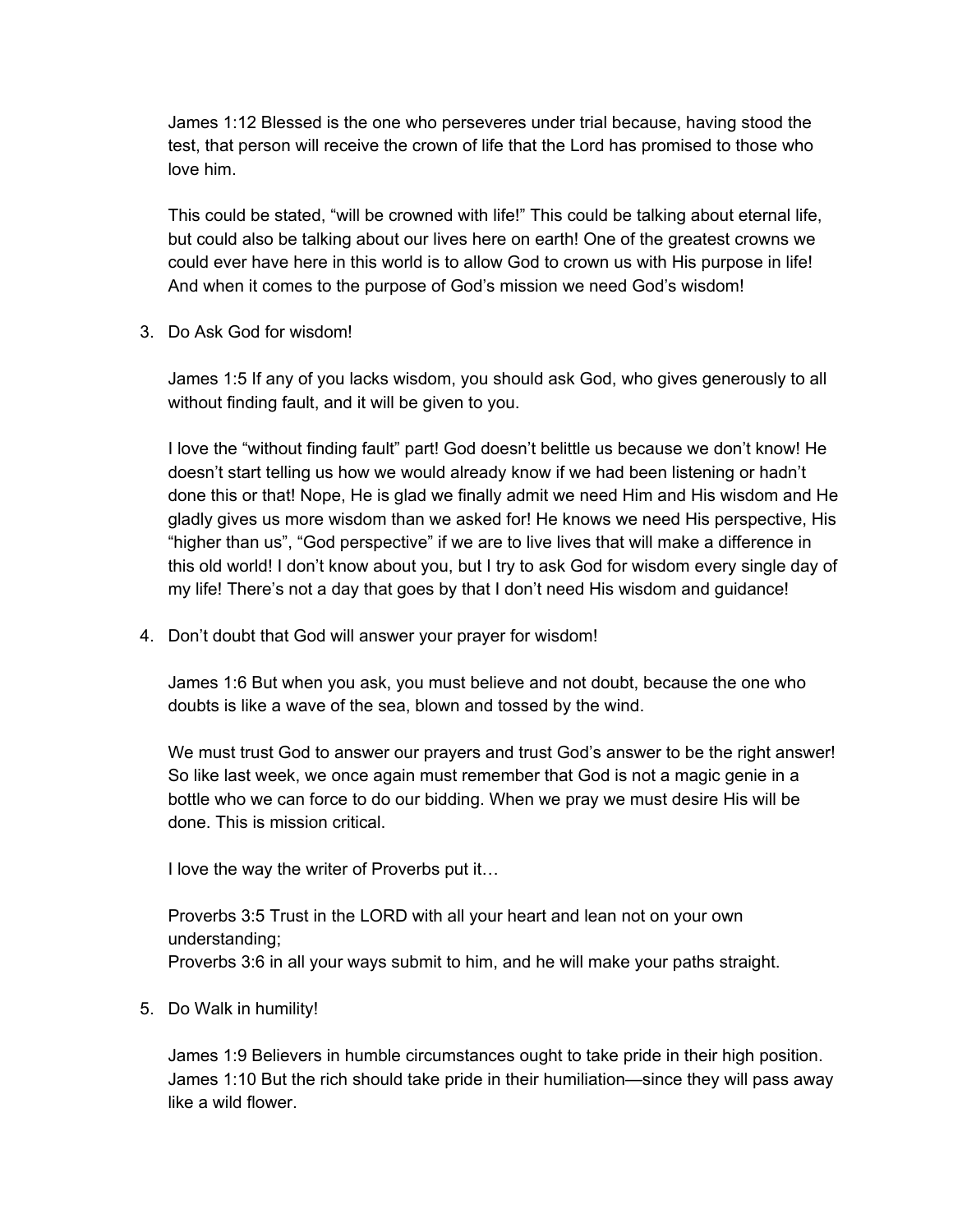When it comes to knowing Jesus and being on mission for Jesus, it doesn't matter what you bring to the table. The ground at the foot of the cross is level. Rich and poor alike stand in need of God's grace! The poor man is rich because He is a child of God and the rich man is only rich if he is a child of God! Poor and rich alike can get caught up in pride and when that happens in the church, the mission of the church is devastated along with those caught up in such things. James says...

James 3:13 Who is wise and understanding among you? Let them show it by their good life, by deeds done in the humility that comes from wisdom.

James also points out that…

James 4:6 ... "God opposes the proud but shows favor to the humble." James then warns us...

6. Don't give in to selfish desires!

James 3:14 But if you harbor bitter envy and selfish ambition in your hearts, do not boast about it or deny the truth.

James 3:15 Such "wisdom" does not come down from heaven but is earthly, unspiritual, demonic.

James 3:16 For where you have envy and selfish ambition, there you find disorder and every evil practice.

He goes on to say…

James 4:1 What causes fights and quarrels among you? Don't they come from your desires that battle within you?

James 4:2 You desire but do not have, so you kill. You covet but you cannot get what you want, so you quarrel and fight. You do not have because you do not ask God. James 4:3 When you ask, you do not receive, because you ask with wrong motives, that you may spend what you get on your pleasures.

Giving in to selfish desires will simply destroy our ability to complete our mission!

7. Do exercise the wisdom God gives you!

James 3:17 But the wisdom that comes from heaven is first of all pure; then peace-loving, considerate, submissive, full of mercy and good fruit, impartial and sincere.

Hey kids, you'll find some of the answers for your do's list in the answer to this question: Does our mission to seek and to save that which is lost and to make disciples of those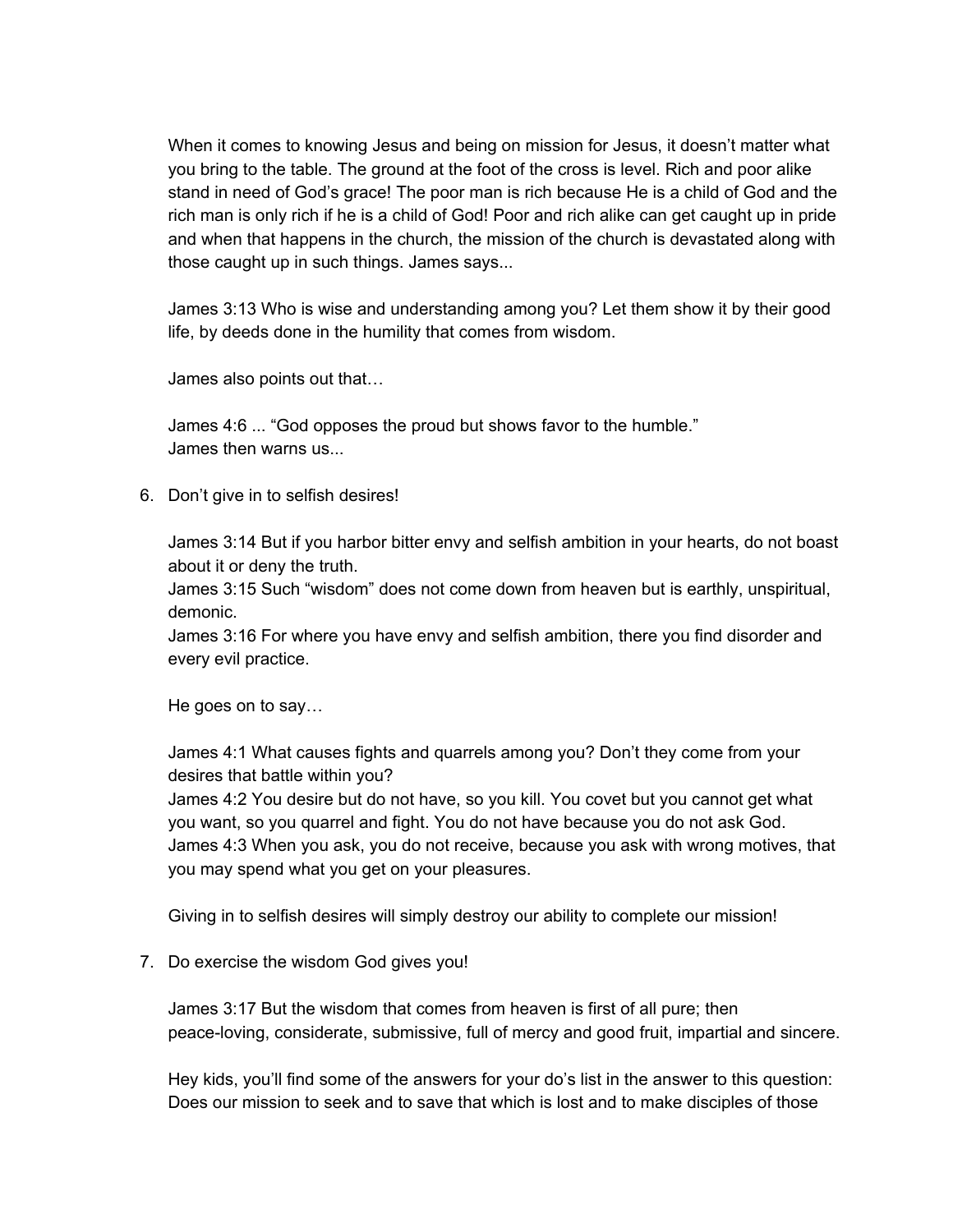people need for us to be peace-loving, considerate, submissive, full of mercy and good fruit, impartial and sincere? Absolutely! Peace loving, not fighting and quarreling! Considerate, nice, and kind, and caring! Submissive! That means being obedient to God and allowing Him to be our boss, our guide, our director in life! God's wisdom leads us to be full of mercy, willing to forgive others, impartial and sincere. And what happens when we do these things?

James 3:18 Peacemakers who sow in peace reap a harvest of righteousness.

We will reap a harvest! Our mission of reaching the lost and making disciples of them will result in a harvest of righteousness! In other words, the harvest of us living righteous lives will be the reaching of lost people through the testimony of our words and our deeds! In fact James tells us…

8. Don't just listen to the word, live the word!

James 1:19 My dear brothers and sisters, take note of this: Everyone should be quick to listen, slow to speak and slow to become angry,

James 1:20 because human anger does not produce the righteousness that God desires.

James 1:21 Therefore, get rid of all moral filth and the evil that is so prevalent and humbly accept the word planted in you, which can save you.

James 1:22 Do not merely listen to the word, and so deceive yourselves. Do what it says.

James 1:23 Anyone who listens to the word but does not do what it says is like someone who looks at his face in a mirror

James 1:24 and, after looking at himself, goes away and immediately forgets what he looks like.

James 1:25 But whoever looks intently into the perfect law that gives freedom, and continues in it—not forgetting what they have heard, but doing it—they will be blessed in what they do.

Boy these verses have a bunch of do's and don'ts! Do be quick to listen, but slow to speak. Don't be quickly angered! Get rid of all moral filth! Look intently into God's Word! By the way, looking intently into the perfect law that gives freedom is not talking about working for salvation, but living in such a way that God can bless you! Living the principles of God, not just listening to them.

9. Do practice pure religion!

What is pure religion? I'm so glad you asked! James tells us...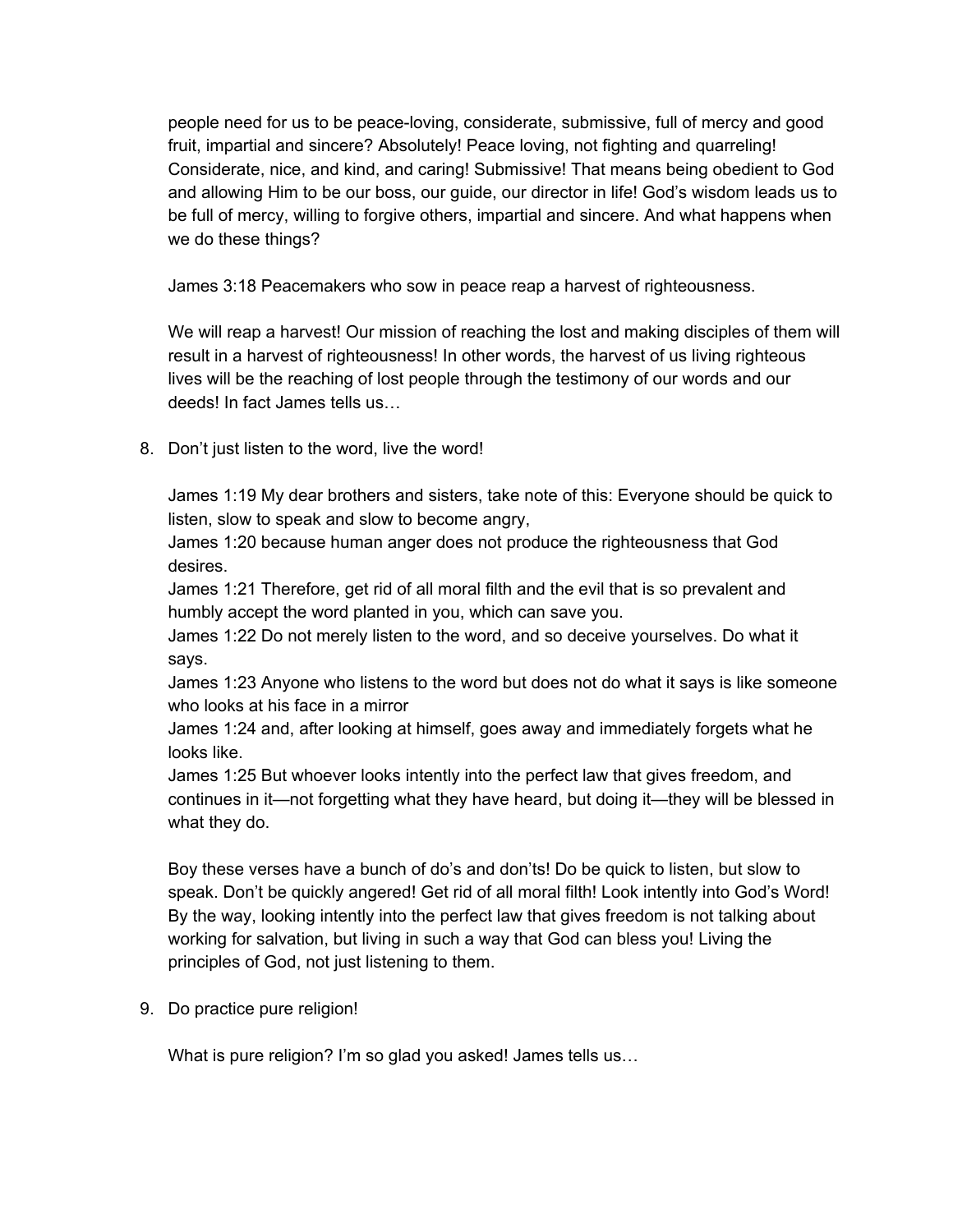James 1:26 Those who consider themselves religious and yet do not keep a tight rein on their tongues deceive themselves, and their religion is worthless.

James 1:27 Religion that God our Father accepts as pure and faultless is this: to look after orphans and widows in their distress and to keep oneself from being polluted by the world.

Pure religion is based on a personal relationship with God the Father through Jesus the Son and it affects what we say and what we do! So let me just say a quick word about what we say! James says we should keep a tight rein on our tongues. I'm afraid we're not always good at this and that can be extremely detrimental to our mission. James would later say…

James 3:3 When we put bits into the mouths of horses to make them obey us, we can turn the whole animal.

James 3:4 Or take ships as an example. Although they are so large and are driven by strong winds, they are steered by a very small rudder wherever the pilot wants to go. James 3:5 Likewise, the tongue is a small part of the body, but it makes great boasts. Consider what a great forest is set on fire by a small spark.

James 3:6 The tongue also is a fire, a world of evil among the parts of the body. It corrupts the whole body, sets the whole course of one's life on fire, and is itself set on fire by hell.

People just don't realize many times the damage they can do to other people by the mean things they say, and if they do realize the damage they're doing then shame on them! That's a sign of impure religion by doing what we shouldn't be doing.

James clarifies even more what pure religion is when he talks about some of the things we should be doing, looking after orphans and widows in their distress and keeping ourselves from being polluted by the world. James then gives an example of something we shouldn't do...

James 2:1 My brothers and sisters, believers in our glorious Lord Jesus Christ must not show favoritism.

James 2:2 Suppose a man comes into your meeting wearing a gold ring and fine clothes, and a poor man in filthy old clothes also comes in.

James 2:3 If you show special attention to the man wearing fine clothes and say, "Here's a good seat for you," but say to the poor man, "You stand there" or "Sit on the floor by my feet,"

James 2:4 have you not discriminated among yourselves and become judges with evil thoughts?

10. Don't claim to have great faith if that faith has no influence on the actions of your life!